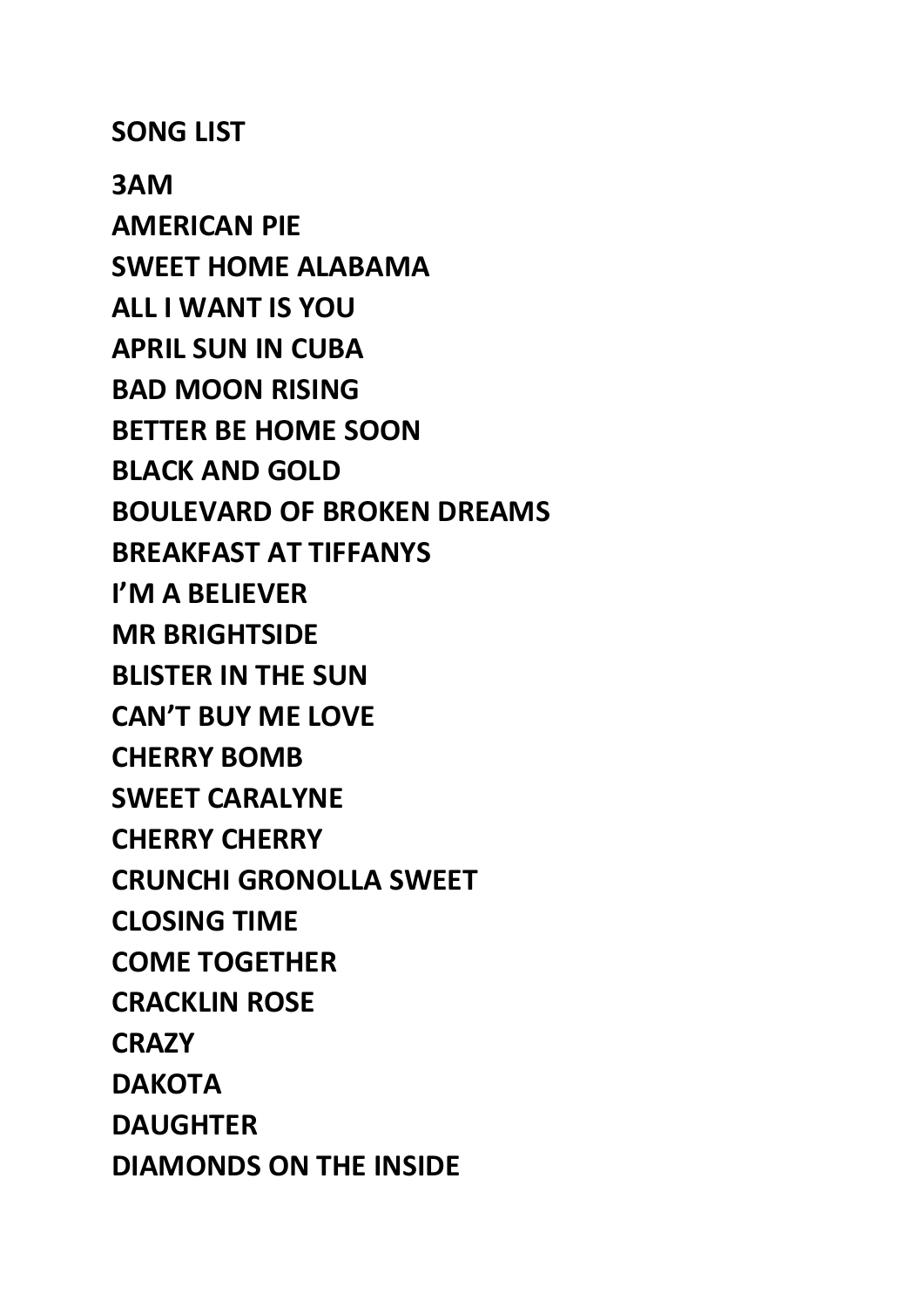**DO YOU SEE WHAT I SEE DON'T CHANGE DON'T STOP BELIEVING DRIFT AWAY DRIVE EASY FALL AT YOUR FEET FAITH FLAME TREES FEELIN ALRIGHT THE GAMBLER GET BACK GO YOUR OWN WAY HURTS SO GOOD HAVE YOU EVER SEEN THE RAIN HORSES HEY JEALOUSY I WANT TO BREAK FREE INTERSTATE LOVE SONG JACK AND DIANNE SHE KEEPS NO SECRETS THE JOKER LONG TRAIN RUNNING KENTUCKY WOMAN LEARN TO FLY LIGHTNIGH CRASHES**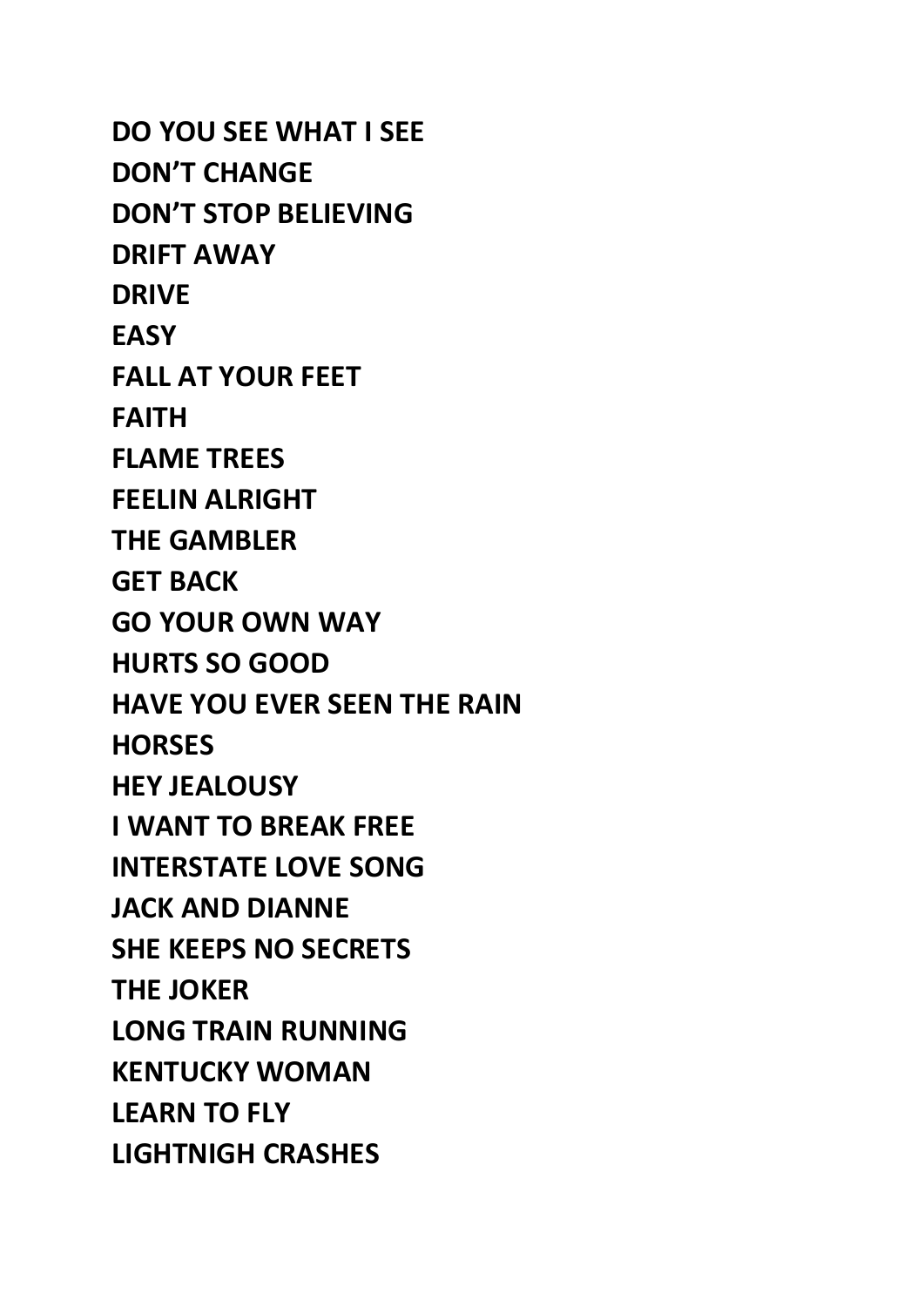**LIVING ON A PRAYER MYSTIFY MEAN TO ME NEVER TEAR US APART MISS YOU OPPORTUNITY NO RAIN PINK HOUSES PIANO MAN JESSIE'S GIRL POMPEII PUSH PLUSH LOSING MY RELIGION RIPTIDE RUN TO PARADISE RED RED WINE SAVE TONIGHT SAVING GRACE SAW HER STANDING THERE SHIMMER SOMEBODY TOLD ME STAND BY ME STEAL MY KISSES STILL HAVEN'T FOUND WHAT I'M LOOKING FOR STUCK IN THE MIDDLE**